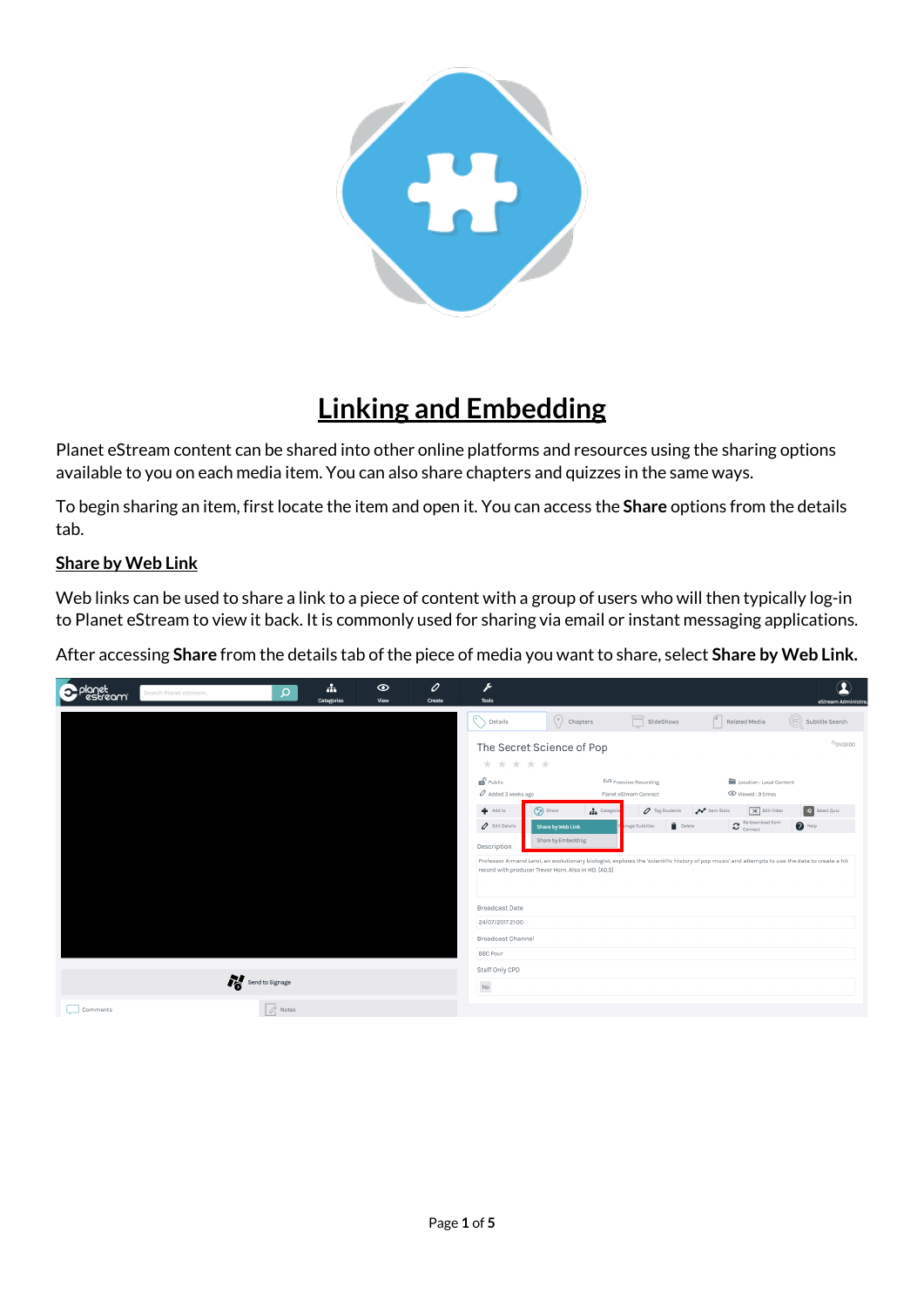You will then be presented with the following window, which will display the share link for the video.

| Modify the Web Link with the options on the right.<br>Options<br>Disabled<br>Unrestricted Access<br>Right click and select 'Copy'<br>骤<br>https://sales.planetestream.com/View.aspx?id=t<br>Bypass Authentication<br>[Please Select]<br>Access Control Lists<br>۰<br>Google Classroom<br>$\blacktriangle$<br>Share this weblink on Google Classroom.<br>Select Timeline<br>TimeLines<br>۰<br>MP4 Link<br>Right click and select 'Copy'<br>https://sales.planetestream.com//GetMP4.ashx?ppID=1& | Create Web Link | Create Embed code |
|------------------------------------------------------------------------------------------------------------------------------------------------------------------------------------------------------------------------------------------------------------------------------------------------------------------------------------------------------------------------------------------------------------------------------------------------------------------------------------------------|-----------------|-------------------|
|                                                                                                                                                                                                                                                                                                                                                                                                                                                                                                |                 |                   |
|                                                                                                                                                                                                                                                                                                                                                                                                                                                                                                |                 |                   |
|                                                                                                                                                                                                                                                                                                                                                                                                                                                                                                |                 |                   |
|                                                                                                                                                                                                                                                                                                                                                                                                                                                                                                |                 |                   |
|                                                                                                                                                                                                                                                                                                                                                                                                                                                                                                |                 |                   |
|                                                                                                                                                                                                                                                                                                                                                                                                                                                                                                |                 |                   |
|                                                                                                                                                                                                                                                                                                                                                                                                                                                                                                |                 |                   |
|                                                                                                                                                                                                                                                                                                                                                                                                                                                                                                |                 |                   |
|                                                                                                                                                                                                                                                                                                                                                                                                                                                                                                |                 |                   |
|                                                                                                                                                                                                                                                                                                                                                                                                                                                                                                |                 | Close             |

If you would like to add that link into a worksheet or simply distribute to your class, you can just copy the share link and paste it into your desired location.

You can also generate a QR Code that you can also distribute by clicking on the **QR** icon.

| Create Web Link                                    | Create Embed code                                           |
|----------------------------------------------------|-------------------------------------------------------------|
| Modify the Web Link with the options on the right. | Options                                                     |
| Right click and select 'Copy'                      | Disabled<br>Unrestricted Access<br>$\overline{\phantom{a}}$ |
| 赕<br>https://sales.planetestream.com/View.aspx?id= | <b>Bypass Authentication</b>                                |
|                                                    |                                                             |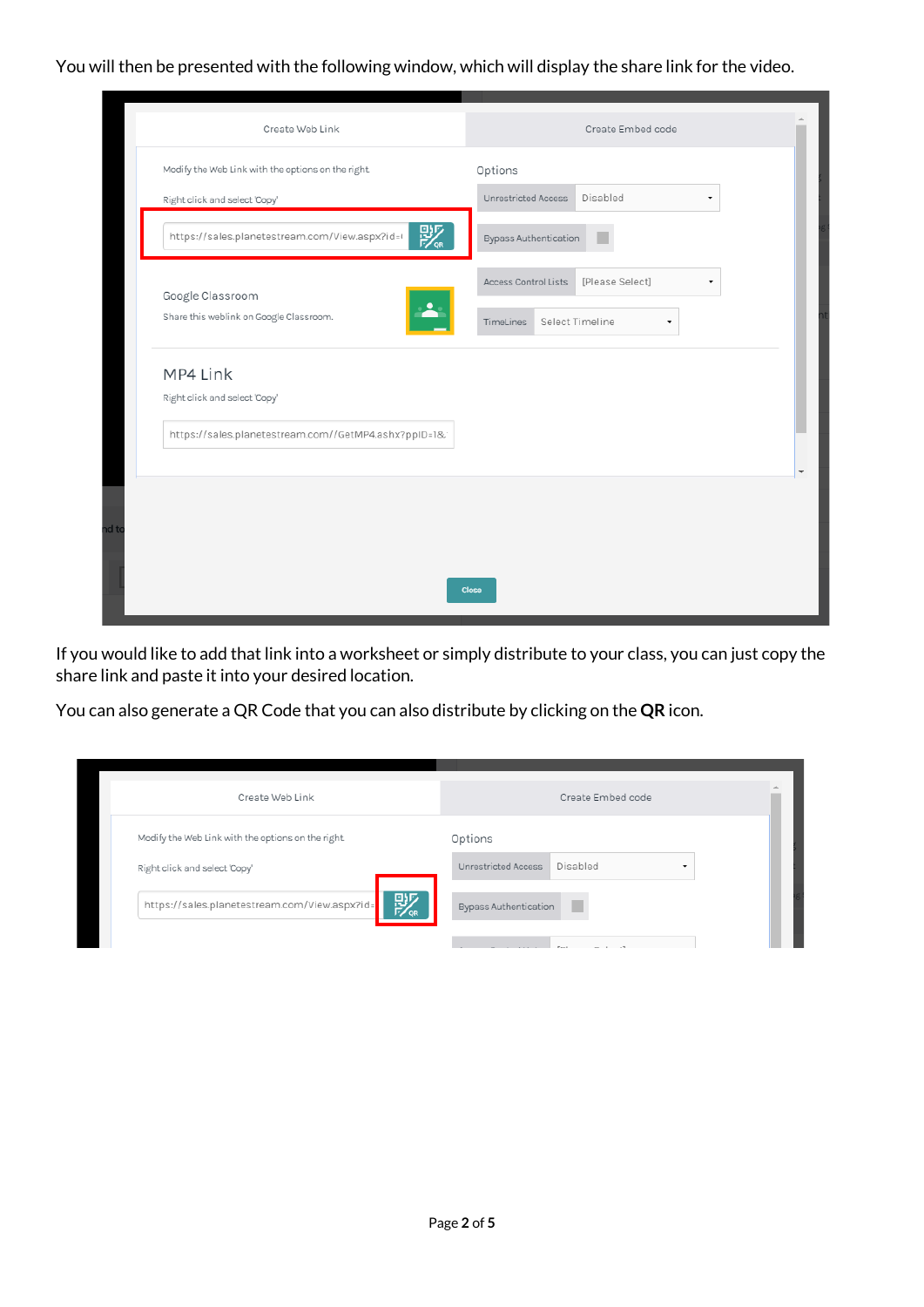You also have a couple of other options for your share link which are entirely permission based, so not all users will have access to these.

Firstly, you may have the ability to create a link with **Unrestricted Access** link, which can be shared without the recipient being asked to log into eStream. This makes it much easier to send out links to external recipients, such as parents or invigilator. To do this, begin by choosing an unrestricted access expiry option, for example 7 Days. This allows for the link to only be available for a set period before becoming unavailable.

| Create Web Link                                     | Create Embed code                                             |
|-----------------------------------------------------|---------------------------------------------------------------|
| Modify the Web Link with the options on the right.  | Options                                                       |
| Right click and select 'Copy'                       | for 7 days<br>Unrestricted Access                             |
| 彯<br>https://sales.planetestream.com/View.aspx?id=I | <b>Disabled</b><br>Alwaye<br>Bypass Authentication            |
|                                                     | for 5 days<br>for 7 days                                      |
|                                                     | for 14 days<br>Access Control Lists<br><b>TIPIEASE SEIECU</b> |
| Google Classroom                                    |                                                               |
| Share this weblink on Google Classroom.             | Select Timeline<br>TimeLines                                  |

Once you have set the duration, tick the check box marked **Bypass Authentication**. After applying this just copy and paste the link as usual.

| Create Web Link                                         | Create Embed code                                             |
|---------------------------------------------------------|---------------------------------------------------------------|
| Modify the Web Link with the options on the right.      | Options                                                       |
| Right click and select 'Copy'                           | for 7 days<br>Unrestricted Access<br>$\overline{\phantom{a}}$ |
| 彯<br>https://sales.planetestream.com/View.aspx?id=I     | ∣V<br><b>Bypass Authentication</b>                            |
| Google Classroom                                        | [Please Select]<br>Access Control Lists                       |
| $\mathbf{P}$<br>Share this weblink on Google Classroom. | Select Timeline<br>TimeLines<br>٠                             |

If you have created Access Control Lists or any Quiz TimeLines on your video, these can be shared in the same way by selecting them from the relevant drop-downs.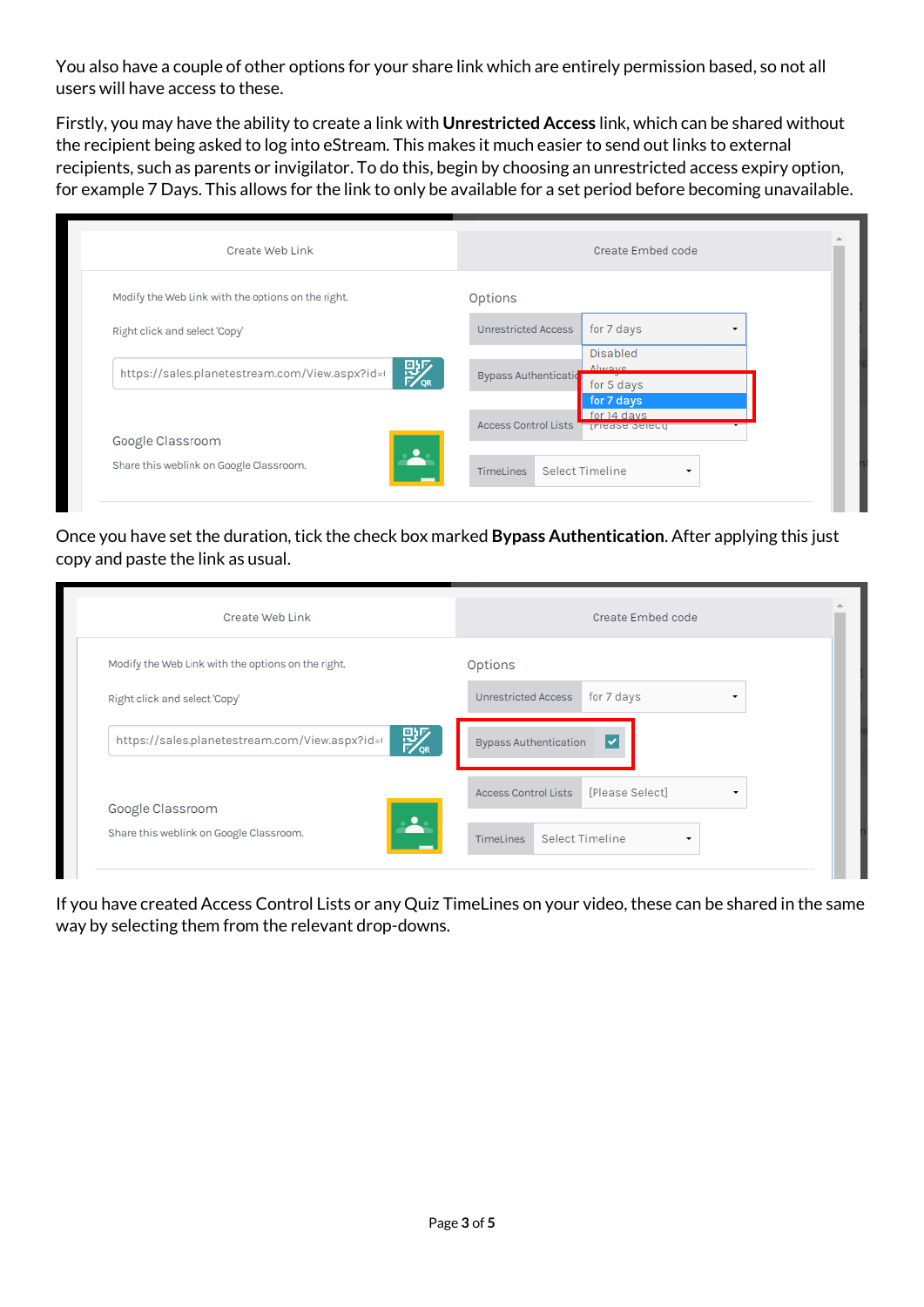## **Share by Embedding**

**Embedding** will display the video player in a third-party resource, rather than linking the recipient back to Planet eStream. This is commonly used in VLE or LMS systems, websites and intranets.

To create an embed code for your content, click **Create Embed code** at the top of the share window or select **Share by Embedding** from the share options.

| Options                           |
|-----------------------------------|
| Disabled<br>Unrestricted Access   |
| <b>Bypass Authentication</b><br>٠ |
|                                   |

You will be able to access several different options to modify the embed, including expiry duration, subtitles and size. By default, embeds will be open and viewable by anyone. To alter this to ensure viewers will need to log in, then you can just tick the check box marked **External Authentication Required**.

| Create Web Link                                                                                           | Create Embed code                                  |
|-----------------------------------------------------------------------------------------------------------|----------------------------------------------------|
| Modify the Embed Code with the options on the right.                                                      | Options                                            |
| Click on the box below to highlight the Embed Code                                                        | Maintain Aspect Ratio<br>500<br>270<br>Wid<br>Heig |
| <iframe allow="autoplay; fullscreen" height="270" width="5</td> <td>External Authentication Required</td> | External Authentication Required                   |
| Right click and select 'Copy'                                                                             | Does not expire<br>Expires<br>۰                    |
| OneNote<br>N∃                                                                                             |                                                    |
| https://sales.planetestream.com/Embed.aspx?id=6352&                                                       | Select Timeline<br>TimeLines                       |
| Select the link above to use with Microsoft OneNote.                                                      | Just for fun                                       |
| s <sub>a</sub> Sway                                                                                       | Overlay Controls<br>Show Subtitles<br>Hide Details |
| <iframe height="270" width="500" src="https://sales.plane</td> <td></td>                                  |                                                    |
| Select the link above to use with Microsoft Sway.                                                         |                                                    |
|                                                                                                           |                                                    |
|                                                                                                           |                                                    |
|                                                                                                           |                                                    |
|                                                                                                           |                                                    |
|                                                                                                           | Close                                              |